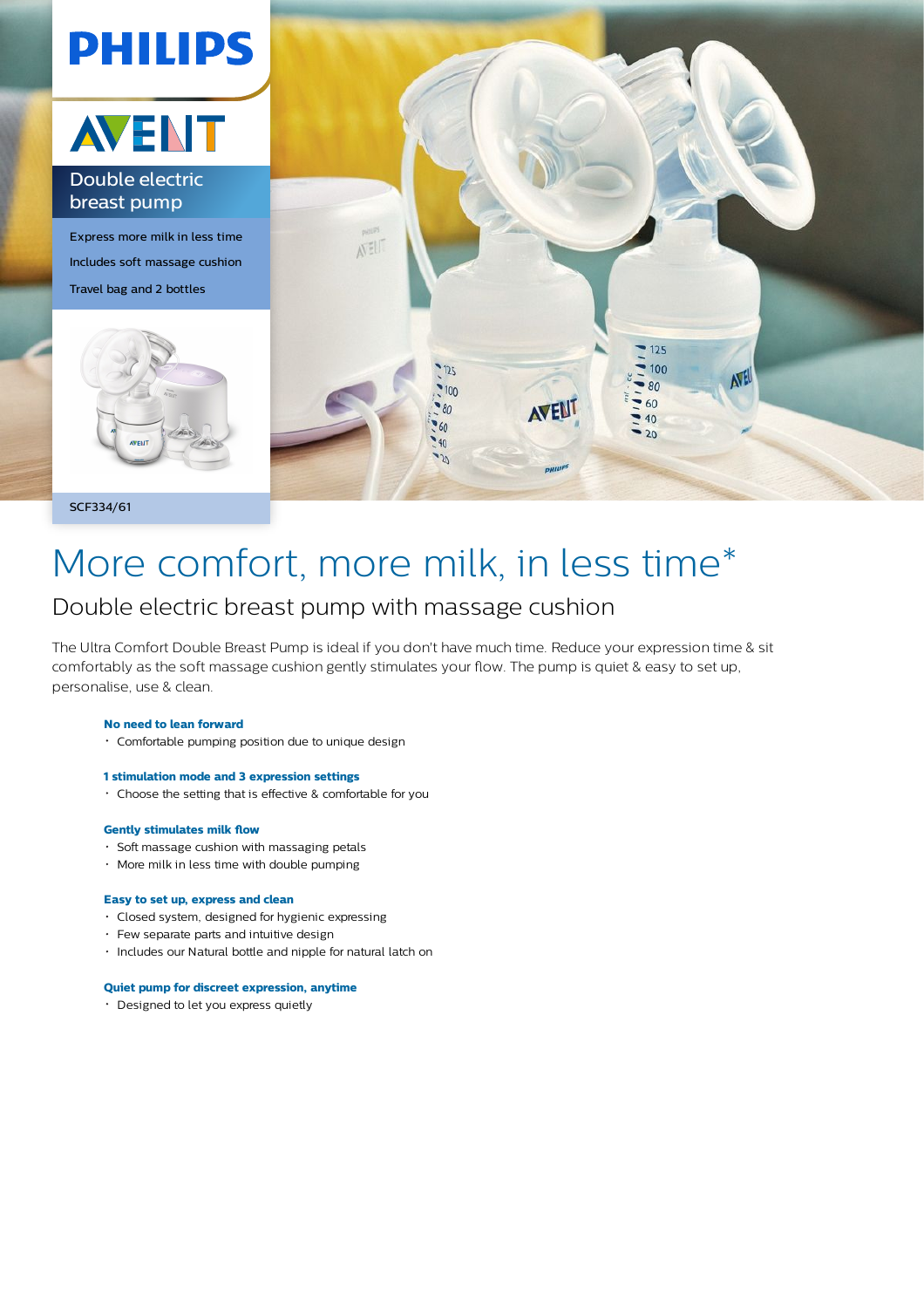# **Highlights**

#### **Relaxing expression position**



The breast pump has a unique design, so your milk flows directly from your breast into the bottle or container, even when you are sitting up straight. This means you can sit comfortably when pumping: no need for you to lean forward to make sure all your milk ends up in the bottle. Sitting comfortably and being relaxed when pumping, helps your milk to flow more easily.

# **Simple settings to choose from**



When switched on, the pump automatically starts in gentle stimulation mode to get your milk flowing. Then choose from 3 pumping settings to make milk flow comfortable for you.

## **Soft massage cushion**



Our massage cushion has a soft velvety texture that gives a warm feel to the skin for comfortable, gentle stimulation of your milk flow. The iconic petal cushion is designed to mimic baby suckling, intended to gently help stimulate let down.

#### **More milk in less time**



Reduce expression time with double pumping compared to single pumping.

# **No milk spillage in the tubes**



No milk spillage in the tubes.

**Easy set up, express and clean**



Few separate parts and intuitive design. Easily express milk for your baby, anytime.

#### **Includes our Natural bottle**



The wide breast shaped nipple promotes natural latch on similar to the breast, making it easy for your baby to combine breast and bottle feeding.

# **Quiet pump**



Designed for discreet expression, anytime.